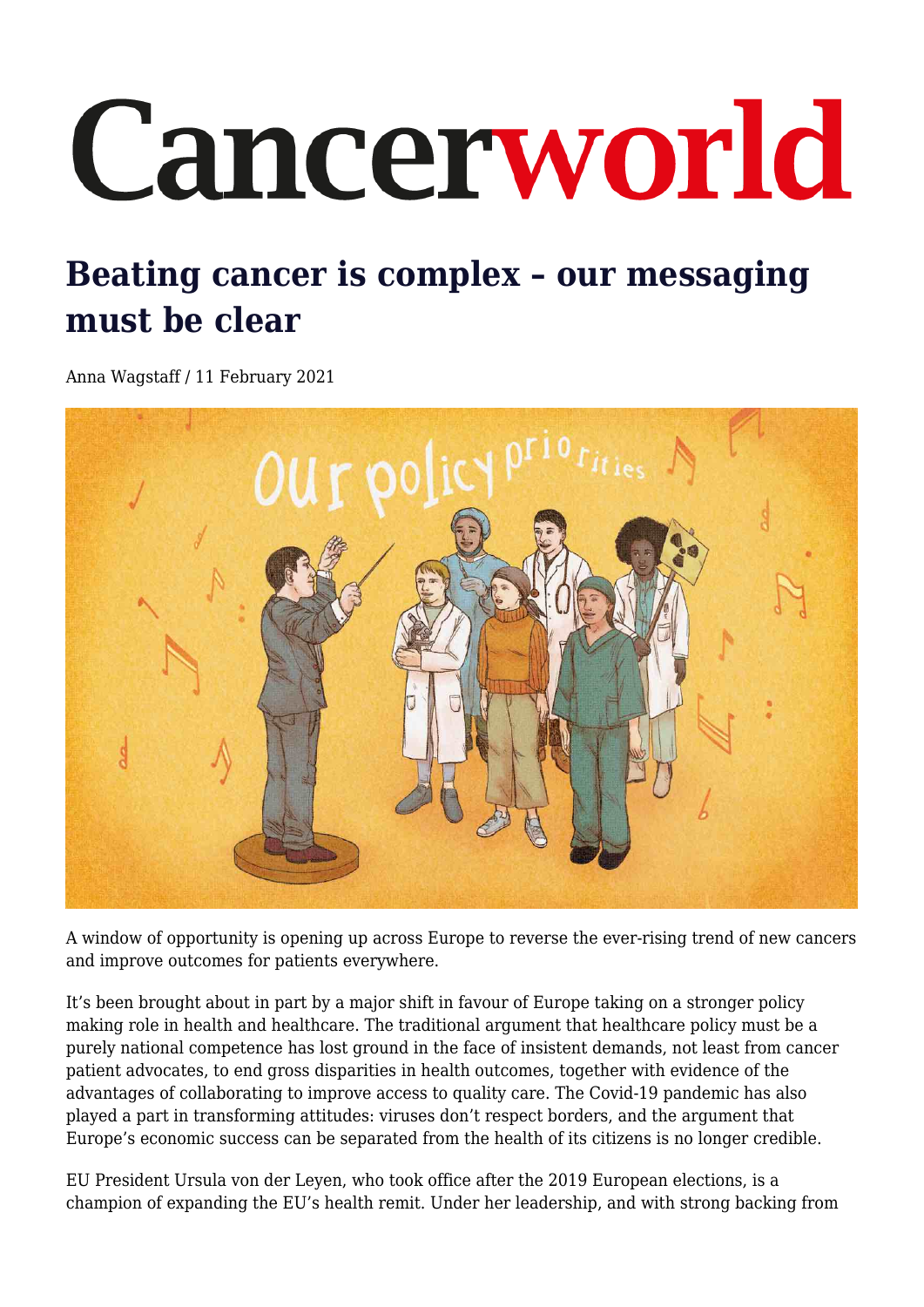across the European Parliament, the [EU4Health programme](https://ec.europa.eu/health/funding/eu4health_en) has hugely expanded its budget, to more than €5 billion over seven years. Expanding areas of action include strengthening health systems, digital transformation of health systems, access to healthcare, and making medicines and medical devices available and affordable. Cancer is a priority.

First we have the [Cancer Mission,](https://ec.europa.eu/info/horizon-europe/missions-horizon-europe/cancer_en#:~:text=Targets%20by%202030%3A%20more%20than,to%20the%20above%20across%20Europe.) one of only five mission areas funded within the [Horizon](https://ec.europa.eu/info/horizon-europe_en) [Europe](https://ec.europa.eu/info/horizon-europe_en) research framework, and the only one focused directly on health. With budgets yet to be finalised, this is the first time the EU has framed research funding in terms of defined goals relating to social impacts – lives saved, lives improved, cancers prevented, inequalities reduced.

Then most recently, on 3 February 2021, came the launch of [Europe's Beating Cancer Plan.](https://ec.europa.eu/health/sites/health/files/non_communicable_diseases/docs/eu_cancer-plan_en.pdf) Led by EU Health Commissioner Stella Kyriakides, it sets out a wide range of "ambitious but achievable goals" with specific targets and timelines and backed by  $\epsilon$ 4 billion of funding. These include actions in traditional EU policy areas such as public and environmental health and research, but there is also a focus on actions to level up access to high quality diagnostics, screening and care that show the new assertiveness in getting involved in issues of healthcare structures and delivery.

On top of the longstanding EU role of developing quality guidelines for screening programmes comes a new emphasis on implementation, with a target of 90% uptake of screening for breast, cervical and colorectal cancer. The goal of equal access to high quality diagnostics and care is supported by actions to concentrate cancer care within comprehensive cancer networks, which balance the need to pool specialist knowledge and experience with the need to extend access to that specialist care to people, regardless of their socio-economic means, and in whatever corner of the country or the region they may live.

While this is all music to the ears of Europe's cancer community  $-$  and indeed the result of many years lobbying to push cancer up the political agenda – it has also put on their shoulders a big responsibility. Europe's politicians have lined up behind policies that are worth fighting for – can the cancer community work together to deliver the pressure that will be required to ensure those policies lead to action?

#### **So many different voices**

One of the big challenges to working together is the extraordinary diversity of roles that play their part in beating cancer – from the public health, environmental health, and lifestyle prevention roles to the GPs, imagers, pathologists and molecular biologists involved in early diagnosis and diagnostics, to all the disciplines and specialists involved in planning and delivering treatment and care and support for survivors, and of course the patient advocates who have expert knowledge about what matters along the entire patient pathway. Each of these contributing roles will have their own priorities regarding what has to happen to improve the service they are able to provide.

Speaking at the February press launch, of the Beating Cancer Plan, Stella Kyriakides – herself a cancer survivor and former president of the European Breast Cancer Coalition [Europa Donna](https://www.europadonna.org/) - said she and her team had spent the past year "listening, consulting… and learning", and that they had received more than 2,500 contributions that helped shape the plan. She signalled that she wants to maintain this high level of interaction with interested parties as the focus moves on to getting the plan implemented across Europe: "I will be asking them… to join me on this journey, to walk this path, and to help turn this concrete ambition into concrete action."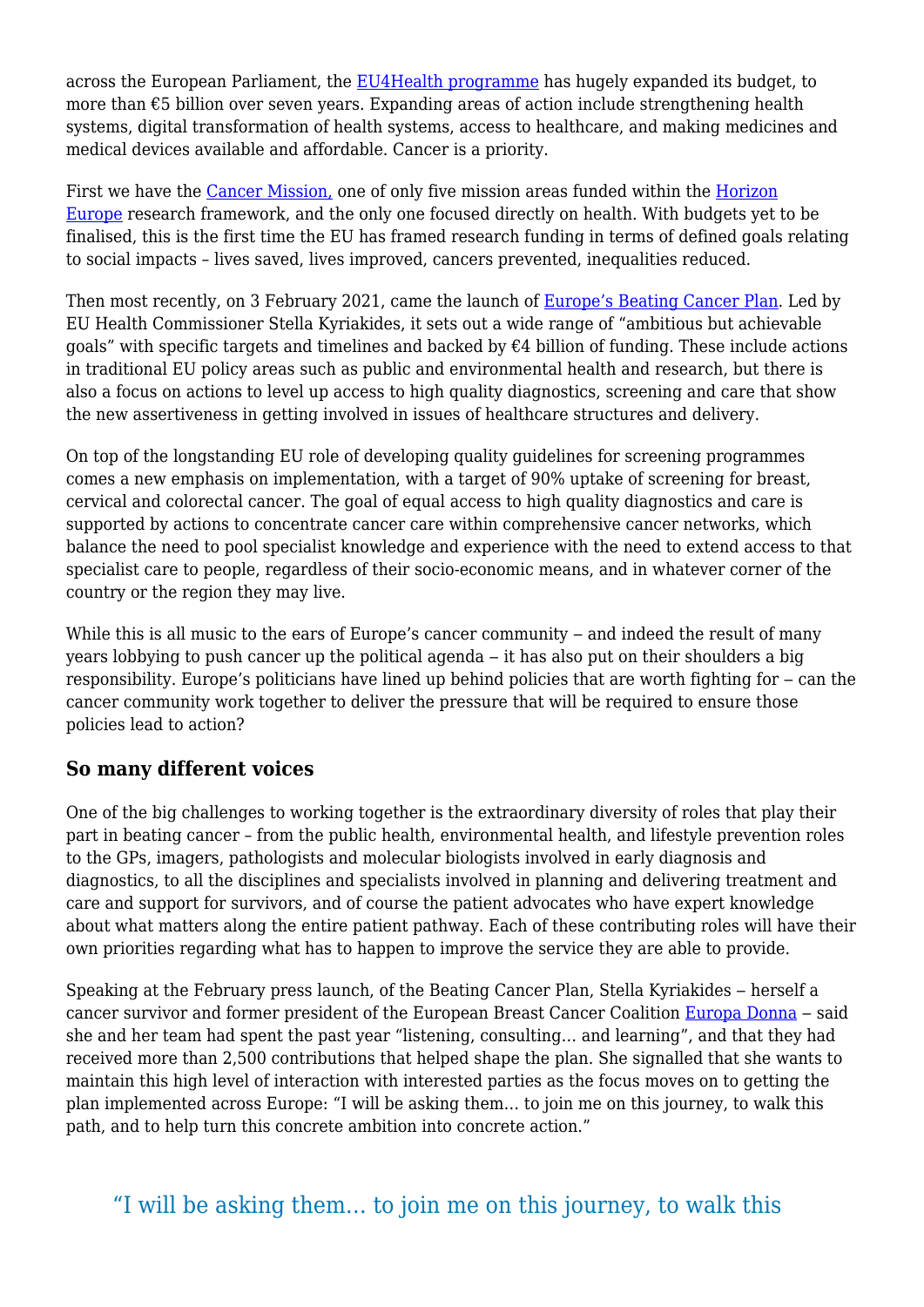### path, and to help turn this concrete ambition into concrete action"

The European Parliament, meanwhile, has set up its own Beating Cancer Plan (BECA) committee. Chaired by Bartosz Arlukowicz, a Polish MEP and paediatrician, the committee has been holding its own public panel hearings on topics including: **Empowering patients and their caregivers** – patients' rights, survivorship, quality of life – as well as [Equal access to cancer medicines and treatments](https://www.europarl.europa.eu/committees/en/public-hearing-mind-the-gap-for-equal-ac/product-details/20210119CHE08124).

Like Kyriakides, Arlukowicz also stresses the need for those involved in the fight against cancer to actively engage with the EU policy process. His message to those attending the 2020 [European](https://www.europeancancer.org/summit) [Cancer Summit](https://www.europeancancer.org/summit) was unequivocal: "I would like to ask you all to treat the BECA special committee as a means of achieving our common goals. To use the opportunity to create, to put forward concrete proposals, for improving our systems of oncological care. BECA is a scene for politicians, but mostly it should be a scene for us. Doctors and patients."

It's a welcome invitation, but some doctors and patients may find it easier than others to respond.

#### **Getting heard**

A leading figure in the [European Oncology Nursing Society](https://cancernurse.eu/), Andreas Charalambous has represented EONS in discussions with many policy makers on a range of issues, and has encountered many challenges. "It is not an easy task to transfer the message from the disciplines and the professions directly to the European Parliament, or any policy maker. The difficulty may lie in the fact that we don't speak the same language in the sense that we tend to be more technical when we speak to issues involved in cancer. Our issue is that it is not always receptive on the policy makers' side on the same issues that are of concern to us."

But the consultations over the Beating Cancer Plan were different, he says. "The consultation was open and policy makers were seeking extensive and detailed input… We analysed to [Health Commissioner Stella Kyriakides] the vision of the European Oncology Nursing Society as a whole, and also what the society is expecting from the EU Beating Cancer Plan, in order for the plan to be relevant and realistic in terms of the realities of the clinical context in relation to cancer nurses."

The consultations around the Plan also helped open a direct pathway to areas of the Commission dealing with related policy areas, says Charalambous: "For example research and employment, where we directly got in touch with them to raise issues of concern to us."

Europe's cancer surgeons, by contrast, say they are struggling to get their voice heard because, while they have a lot to say about how to raise survival rates and quality of life for patients across Europe, they currently lack the public relations capacity to make that case at the right time and in the right places.

Isabel Rubio is President Elect of the [European Society of Surgical Oncology,](https://www.essoweb.org/) and heads up the breast surgical oncology unit at the Navarra University hospital in Madrid. The majority of cancer patients will need surgery at some point in their treatment, and for most of them it offers the best hope of a cure, she says, "but when you talk about innovation in cancer or treatment, most of stakeholders, policy makers, think about medication," she says. "They forget about the other parts of the treatment."

"Imagine in surgery how things have changed in the last 10 years. We are continuously trying to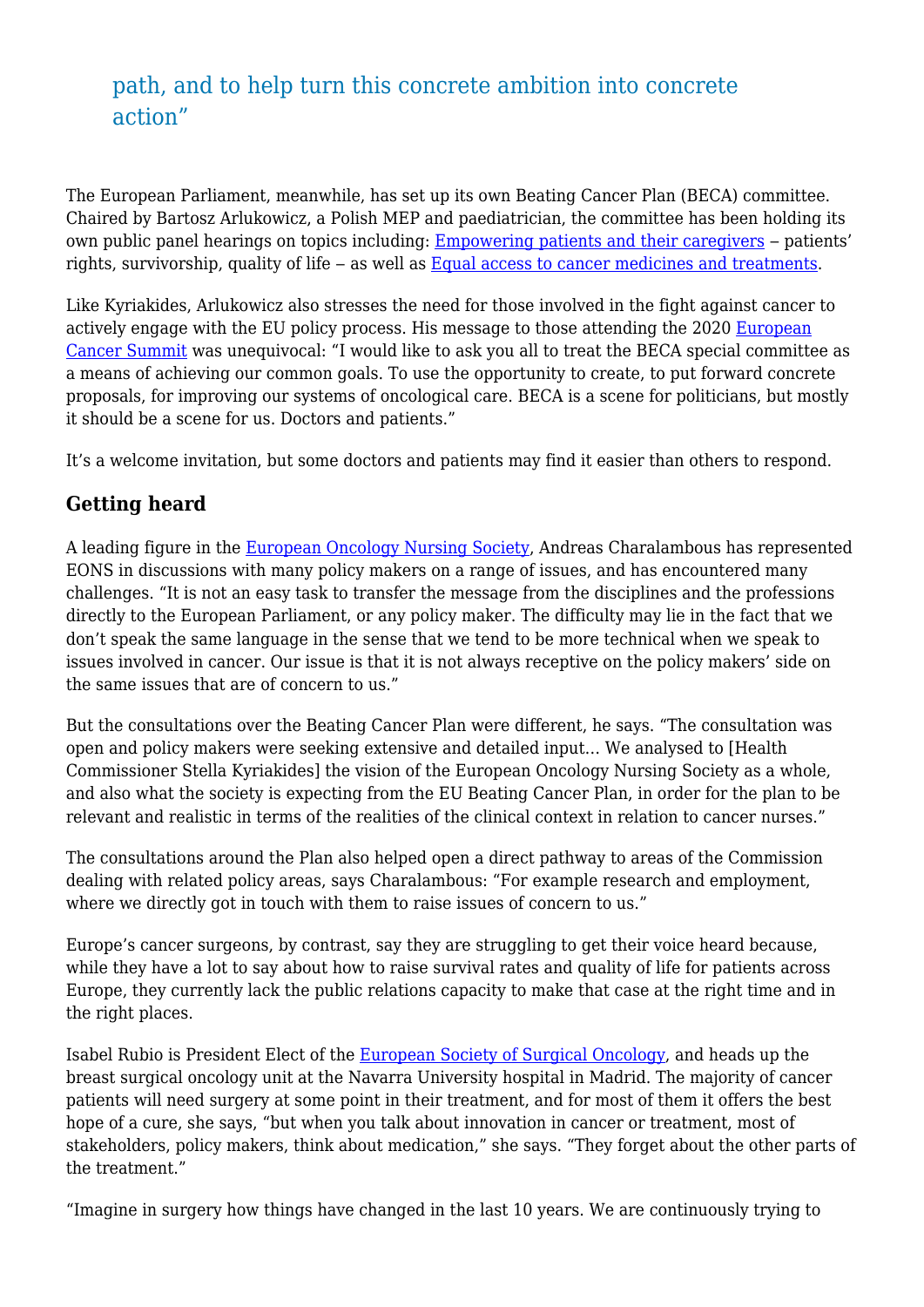preserve the organ. We are now doing surgery for hereditary syndromes to reduce the risk of getting cancer. We are doing surgery in early stage cancer, in locally advanced cancer, and in some metastatic cancers where surgery often benefits. We think that those specialists doing cancer surgery don't need to be trained in surgical oncology?"

Europe's cancer surgeons have a simple and clear message she says: "To improve outcomes, cancer patients should be operated in cancer units by surgeons who have been trained as surgical oncologists, as they have the requisite knowledge about cancer and cancer surgery." Patient advocates strongly support such a measure, she says, but she worries that the surgical oncology community is finding it hard to compete with other disciplines and specialisms to get that message across.

"There have been so many groups trying to get their voice heard in the European Commission. So unless you have an expert in public affairs…"

"With the Europe's Beating Cancer plan, there have been so many consultations, there have been so many societies, institutions, groups trying to get their voice heard in the European Commission. So unless you have someone who is an expert in public affairs… you are doing surgery, you are seeing patients you are doing clinics – you need someone who is on the policy level. That can send the message that we want to get through."

ESSO is now working with a consultancy to upgrade the society's public affairs capacity. "Unless we have professional skills we are not going to get anything changed. We can be advocates, but our time is limited, our knowledge is limited, and if you want policy changes by lawmakers done in Europe, by the European Commission, you need to be there, you need to know how everything moves around, and for us as surgeons this is way out of our area of action."

#### **Joining forces**

Rubio argues that every profession that plays a role in cancer care has something to say about how to improve the unique services they provide and needs their own voice to be heard. She recognises, however, that the value of super-specialisation applies across the field of cancer care, and that there are advantages in collaborating to get that message heard. "At the end, many of our problems, or many of our solutions, are mainly the same. We just need special training and we need our specialty, or sub-specialty, officially recognised by member states. This is also the case for other professions involved in the multidisciplinary care, such as oncology nurses and so on. Because cancer management has become so complex."

ESSO is now collaborating with other professional oncology societies in a network set up by the [European Cancer Organisation](https://www.europeancancer.org/) dedicated to policy issues around the [cancer workforce](https://www.europeancancer.org/topic-networks/8:workforce.html).

The network – one of nine such 'focused topic networks – is chaired by representatives from European societies of [cancer nursing,](https://cancernurse.eu/) [surgical oncology](https://www.essoweb.org/) and [oncology pharmacy,](https://esop.li/) with [radiotherapists](https://www.estro.org/), [radiologists](https://www.myesr.org/), [molecular imaging specialists,](https://www.eshi-society.org/) [geriatric oncologists](https://www.siog.org/), [psycho](https://ipos-society.org/)[oncologists](https://ipos-society.org/), [urologists](https://uroweb.org/), [breast cancer specialists](https://www.eusoma.org/) among the participating groups.

Developing recognised education and qualification is an issue common to many of these groups, not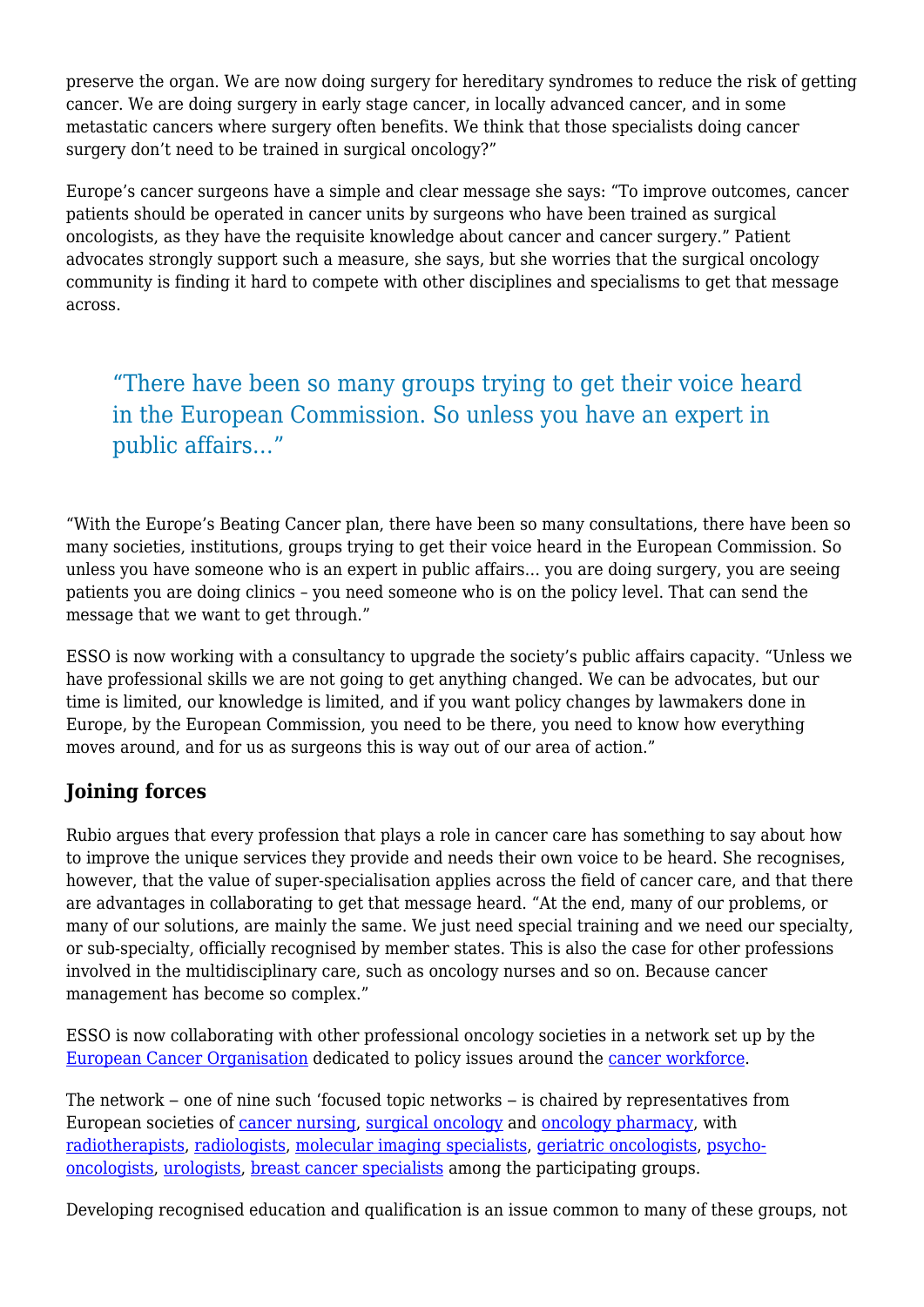least the cancer nurses, who have been campaigning on this issue for decades. "The argument is much the same everywhere," says Charalambous, who was recently elected as President Elect of the European Cancer Organisation. "How is it possible for somebody who has absolutely no specialisation to treat a cancer patient?"

## "The argument is much the same everywhere… How is it possible for somebody who has absolutely no specialisation to treat a cancer patient?"

Coordinating work in this area is quite a challenge, he says, because of the wide diversity in the type of work done by the participating societies, but he agrees that teaming up on this topic with the cancer surgeons and professional groups makes good sense. The bare bones of a policy position developed by the network – on access to multiprofessional care and the need to proactively deploy the Professional Qualifications Directive "to support specialisms in cancer care in harmonising education and training requirements" – was one of a number of [policy resolutions](https://www.europeancancer.org/summit#resolutions) presented to the [European Cancer Summit,](https://www.europeancancer.org/summit) last November, and endorsed by a vote of all participants. The intention is to use this evidence of broad backing from across the cancer community as ammunition in discussions with policy makers at EU and national levels.

#### **A magnifying voice**

"We do our best to be a magnifying voice," says Matti Aapro, President of the **[European Cancer](https://www.europeancancer.org/)** [Organisation.](https://www.europeancancer.org/) "We are not seeking to speak on specific areas where our members have the expertise, but to pull it all together." Organising coalitions of interest to work on developing policy within the focused topic networks, he says, is a completely new way of working. "It's not meeting every now and then to say 'hello' for one hour. It is hours and hours of collaborative work."

The first networks were launched in October 2019, as part of a transition away from the federal model used by the European Cancer Organisation in its previous incarnations as the Federation of European Cancer Societies, and later ECCO. The topics focus on different parts of the patient pathway, from prevention through to survivorship. Policy development for each topic is done with explicit reference to the list of 10 'patients' rights' defined in the [European Code of Cancer](https://www.europeancancer.org/2-standard/66-european-code-of-cancer-practice) [Practice](https://www.europeancancer.org/2-standard/66-european-code-of-cancer-practice) – a 'citizen and patient-centred manifesto' of the core requirements for good clinical cancer practice.

The initial plan was to develop the networks one at a time, says Aapro, "But there was so much enthusiasm right from the beginning from all the members, we were able to get all the networks started by the following Spring… Member organisations suddenly realised that if you have a specific area of interest in that specific area of interest you have also many other organisations that also have an interest."

The model seems to be working, judging by the number of organisations who are now contributing to the various networks. The [European Hematology Association](https://ehaweb.org/) is the most recent new member, joining forces with other cancer organisations in developing an urgent response to the challenge of the Covid-19 pandemic. The flexible format also makes it easier for groups that are not primarily cancer societies to get involved, such as professional societies for [sexual medicine](https://www.essm.org/), and study and management of [pain,](https://europeanpainfederation.eu/) and of [obesity](https://easo.org/).